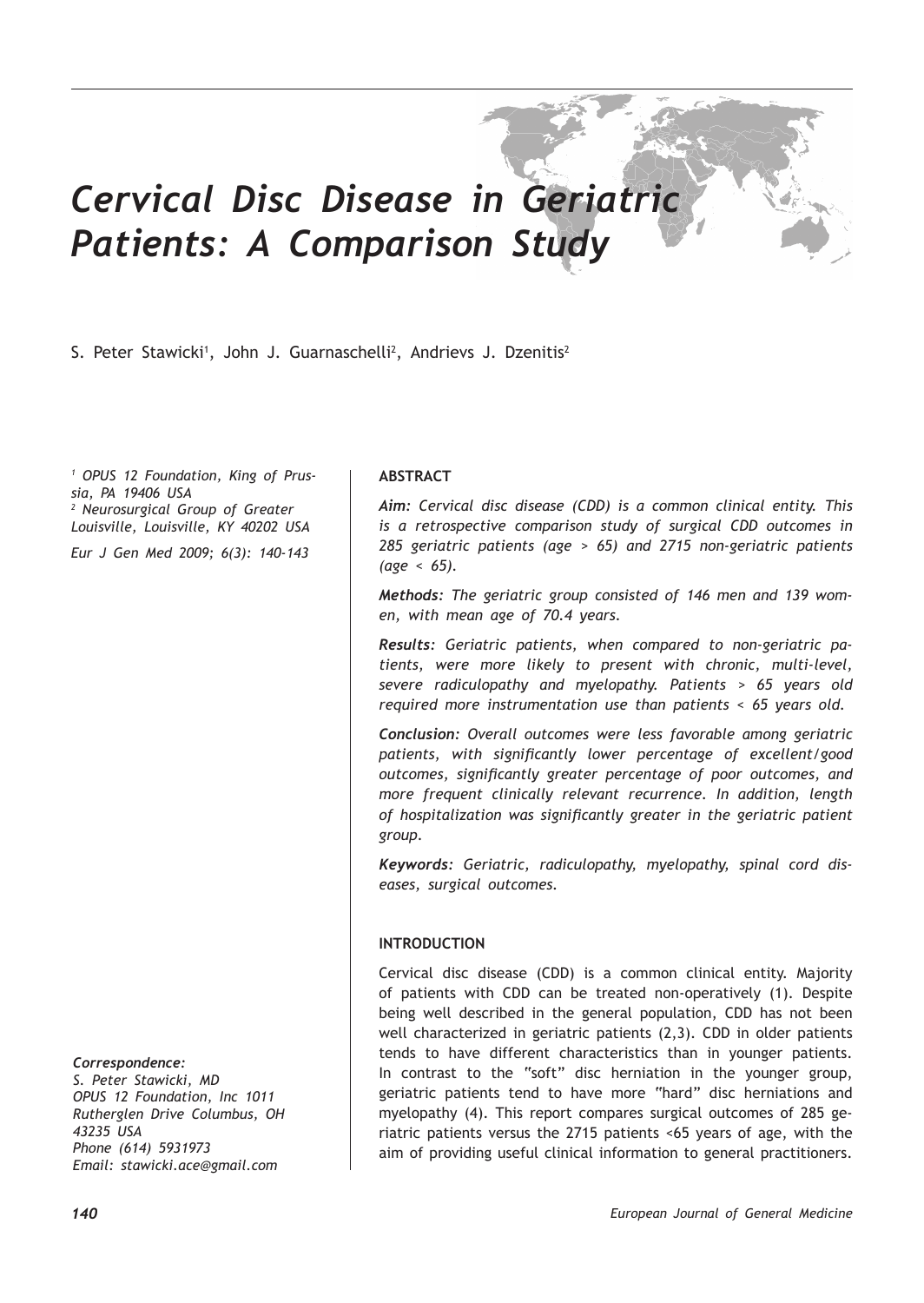### **MATERIAL AND METHODS**

This is an historical cohort study of 3000 CDD patients between 1974 and 2001. Two hundred eightyfive patients were 65 y/o and older (the geriatric subset, or GP). The remaining 2715 non-geriatric patients (NGP) constituted the comparison subset. All patients were diagnosed clinically, with confirmatory preoperative magnetic resonance (MR) scanning, and/ or myelography with post-myelogram computed tomography (CT) scan.

All patients in this study had undergone a failed trial of conservative therapy (constituting approximately 20% of all patients with CDD treated by our group over the last 27 years). Each patient consequently underwent a surgical procedure (anterior cervical discectomy without fusion, anterior cervical discectomy with fusion, anterior cervical discectomy with fusion and plating, posterior cervical discectomy, multi-level posterior laminectomy, or channel vertebrectomy with fusion and plating). Specific indications for specific procedures, the use of plating, and anterior or posterior approach have been described elsewhere (5-7).

Patient outcomes were graded using the Odom criteria (6), where excellent/good outcome indicates

complete relief of symptoms with return to full activity, fair outcome indicates clinical improvement with persistent limitation of activity, and poor outcome represents no improvement or further deterioration. Statistical methods included Pearson's chi-square test for categorical data and Student's t-test for continuous data. Significance was set a p< 0.05.

# **RESULTS**

Two hundred eighty-five GP with surgical CDD were compared to 2715 NGP. The geriatric sample constituted 146 men and 139 women (mean age  $70.4 \pm 4.79$ , range 65-84). Both the GP and the NGP sample had slight male predominance (overall 54% male).

GP had longer duration of symptoms and were more likely to have progressive myelopathy as compared to NGP. Majority of GP had multi-level involvement (52%), in contrast to NGP, in whom single-level involvement predominated. There was a significant difference between GP and NGP in terms of distribution of involved levels (Table 1).

Most GP had anterior cervical discectomy with interbody fusion or anterior discectomy without fusion. Use of instrumentation was more common in the GP.

|                                                                    | Geriatric   | Non-geriatric<br>$(n=2715)$ | Significance<br>(test used) |
|--------------------------------------------------------------------|-------------|-----------------------------|-----------------------------|
|                                                                    | $(n=285)$   |                             |                             |
| Duration of symptoms                                               |             |                             |                             |
| $< 6$ wks                                                          | 81(28.4%)   | 1252 (46.1%)                | p < 0.001                   |
| 6 wks-6 mths                                                       | 84 (29.5%)  | 844 (31.1%)                 | $(\chi^2)^*$                |
| $> 6$ mths                                                         | 120 (42.1%) | 619 (22.8%)                 |                             |
| Outcome (at 9 months mean follow-up) by criteria of Odom et al (6) |             |                             |                             |
| Excellent/Good                                                     | 185 (64.9%) | 2422 (89.2%)                | p < 0.001                   |
| Fair                                                               | 62(21.8%)   | 208 (7.7%)                  | $(\chi^2)$                  |
| Poor                                                               | 38(13.3%)   | $85(3.1\%)$                 |                             |
| Level of involvement                                               |             |                             |                             |
| Multiple                                                           | 148 (51.9%) | 774 (28.5%)                 | p < 0.001                   |
| C4                                                                 | 19(6.7%)    | 35(1.3%)                    | $(\chi^2)$                  |
| C <sub>5</sub>                                                     | 32(11.2%)   | 122 (4.5%)                  |                             |
| C <sub>6</sub>                                                     | 40 (14.0%)  | 806 (29.7%)                 |                             |
| C <sub>7</sub>                                                     | 32(11.2%)   | 904 (33.3%)                 |                             |
| C8                                                                 | $14(5.0\%)$ | 74 (2.7%)                   |                             |
| Myelopathy                                                         | 67(23.5%)   | 269 (9.9%)                  | $p = 0.003$<br>$(\chi^2)$   |
| Use of instrumentation                                             | $26(9.1\%)$ | 71(2.6%)                    | $p = 0.010$<br>$(\chi^2)$   |
| Clinical recurrence                                                | 25(8.8%)    | 121(4.5%)                   | $p = 0.024$<br>$(\chi^2)$   |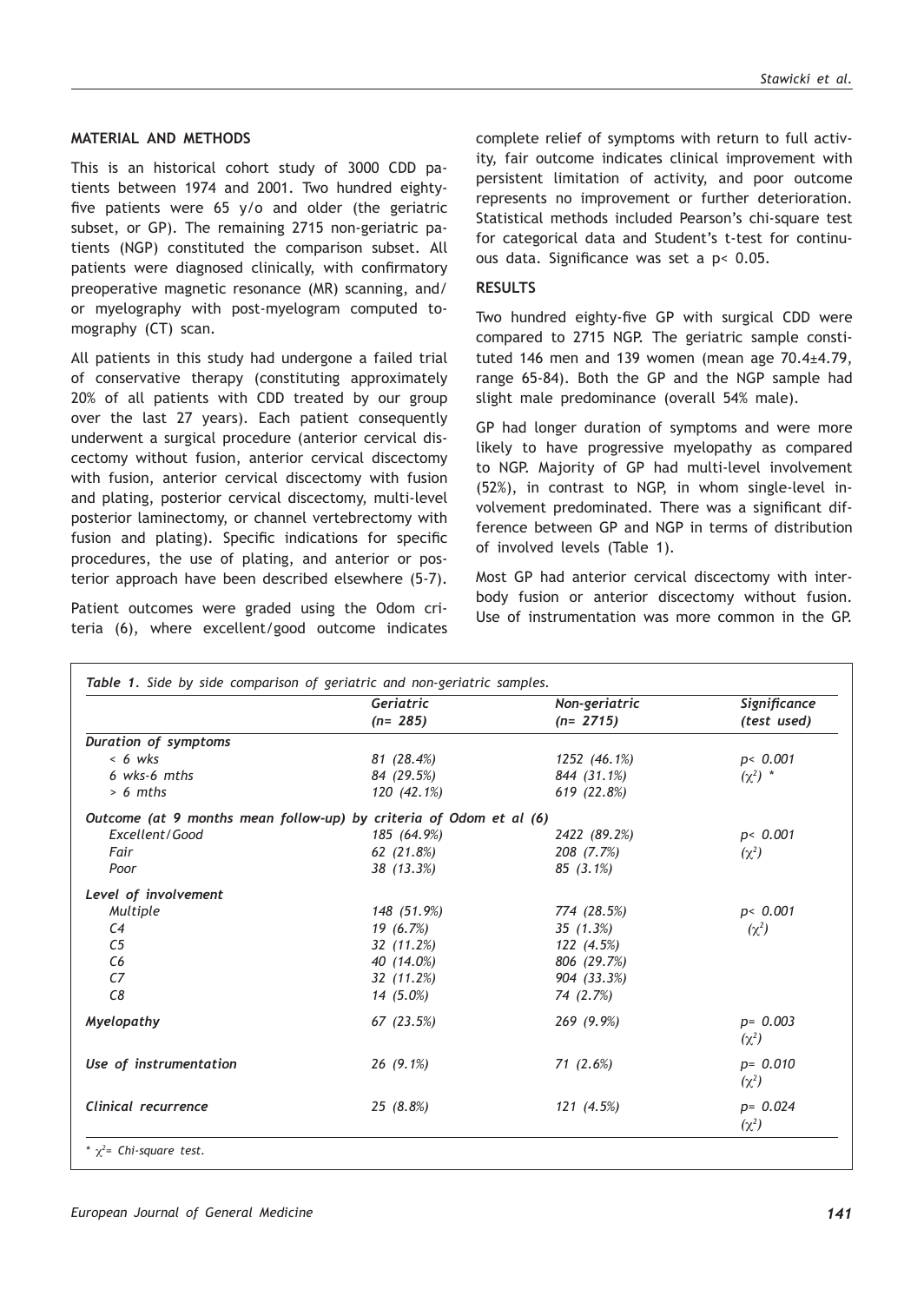|                        | Geriatric   | Non-geriatric<br>$(n=2715)$ |  |
|------------------------|-------------|-----------------------------|--|
|                        | $(n=285)$   |                             |  |
| Infection (incisional) | $3(1.1\%)$  | $12(0.5\%)$                 |  |
| Subluxation            | 7(2.5%)     | 40 (1.5%)                   |  |
| <b>Hoarseness</b>      | $5(1.8\%)$  | 44 (1.6%)                   |  |
| Residual pain          | $20(7.0\%)$ | 136 (5.0%)                  |  |
| Residual paresthesias  | $6(2.1\%)$  | 51 (1.9%)                   |  |
| Residual weakness      | 10(3.5%)    | 71(2.6%)                    |  |

There were fewer excellent/good results, and more fair and poor results among GP. Recurrence rates were also higher in GP (Table 1). The in hospital length of stay was greater for GP than for NGP (4.6  $\pm$ 3.7 days versus  $2.3 \pm 1.8$  days, p= 0.004). Complication rates for GP were higher than for NGP (Table 2). Mortality included one patient in the GP group, with no deaths noted in the NGP group.

## **DISCUSSION**

Cervical disc disease (CDD) in GP is of great importance to physicians treating the rapidly growing geriatric segment of population because of potentially devastating consequences of delayed diagnosis and treatment of CDD (7).

This study indicates that CDD in the GP tends to be more severe than in patients < 65 years of age. The significantly longer duration of symptoms among GP before initial presentation may be due to multiple factors, including altered pain tolerance and presence of various co-morbid conditions (8-10). At the same time, longer time to presentation may be in part responsible for the greater severity of CDD at diagnosis.

GP in this study tended to have worse outcomes than NGP. This could be due to both more severe disease on initial presentation, as well as presence of co-morbidities and decreased physiologic reserve (10). This also ties into the fact that GP in our study stayed in the hospital longer after surgery and had more postoperative complications.

Despite the fact that most patients in our practice (80%) were treated conservatively and did not require surgery, the remaining 20% had either refractory radiculopathy and/or progressive myelopathy and required operative intervention. Although studies of conservative treatment versus surgery in spondylotic cervical myelopathy demonstrate mixed results, we believe that the operating surgeon's clinical experience and familiarity with a particular approach may be the most important determinants of successful outcome (5,11).

Limitations of this study include its retrospective nature and lack or randomization to any particular procedure group. Its strengths include large sample size and consistency among operating surgeons/techniques. Our goal was to report operative results of CDD as they relate to the geriatric population, hoping to provide useful clinical information to general practitioners who are likely to encounter geriatric CDD patients.

Older patients in our study had worse surgical outcomes and longer postoperative hospital stay. When compared to patients  $\lt$  65 y/o, geriatric CDD patients had greater duration of symptoms, multi-level involvement, more severe radiculopathy and/or progressive myelopathy, and required greater use of instrumentation techniques for spinal stabilization. Patients >65 y/o had more frequent recurrent CDD symptoms requiring medical and/or surgical management.

#### *REFERENCES*

- *1. McGuire RA Jr. Degenerative cervical disc disease. J Miss State Med Assoc 1993;34:223-6.*
- *2. Guarnaschelli JJ, Dzenitis AJ. Anterior cervical discectomy without fusion: Comparison study and followup. In: M. Brock (ed). Modern Neurosurgery. Springer-Verlag, Berlin-Heidelberg, 1982:284-91.*
- *3. Bentley PI, Grigor CJ, McNally JD, et al. Lesson of the week: Degenerative cervical disc disease causing cord compression in adults under 50. BMJ 2001;322:414-5.*
- *4. Sengupta DK, Kirollos R, Findlay GF, Smith ET, Pearson JC, Pigott T. The value of MR imaging in differentiating between hard and soft cervical disc disease: A comparison with intraoperative findings. Eur Spine J 1999;8:199-204.*
- *5. Alvarez JA, Hardy RW Jr. Anterior cervical discectomy for one- and two-level cervical disc disease: The con-*